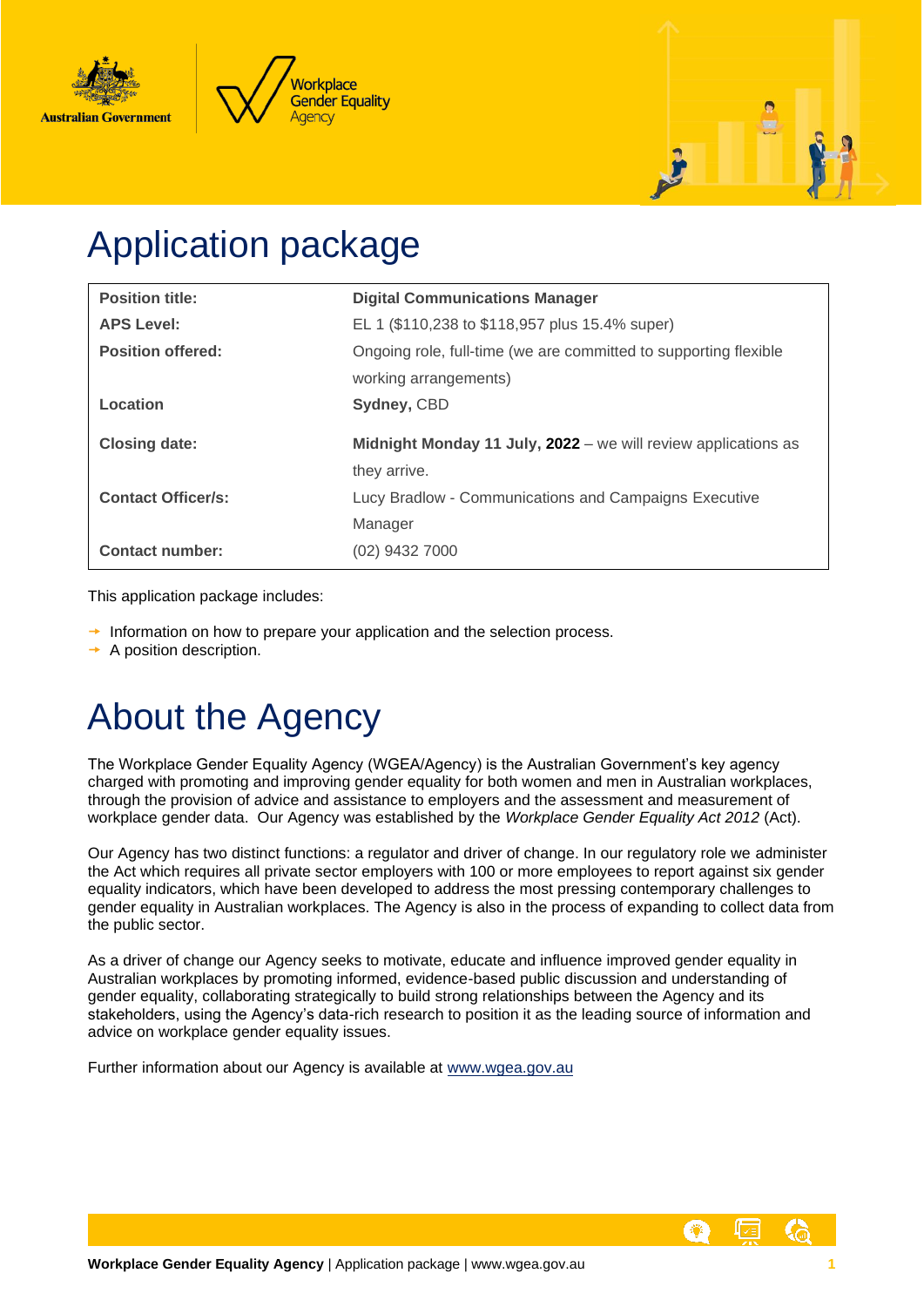## How to prepare your application

### **Eligibility to apply**

Applicants must be able to obtain Baseline Security Clearance (this requires being an **Australian citizen**).

#### **Diversity**

The Agency values the contributions of people with different backgrounds, experiences and perspectives.

The Agency encourages and welcomes applications from people of all genders, Indigenous Australians, people with disability, people from culturally and linguistically diverse backgrounds and mature-age people.

You can tell us in your application or when called in for interview if you need any adjustments to help you participate equally in the selection process.

#### **Questions about the position**

The contact officer is available to answer any questions you have about the position. You will find their contact details on page one of this application package.

#### **Lodging your application**

Your application should be emailed to **[recruitment@wgea.gov.au.](mailto:recruitment@wgea.gov.au)**

#### **Late applications**

Late applications will not be accepted unless exceptional circumstances exist.

#### **Preparing your application**

You should include the following information in your application:

- **Personal details** including your contact details.
- **→ A summary** of your work experience (CV/Resume).
- A **cover letter/statement** outlining how your skills, experience and qualifications will help you to meet the requirements of the role. This will help the selection panel make an informed assessment of your suitability.
- → Details of two recent referees including your current or most recent supervisor (we will seek your permission before we contact your referee)
- $\rightarrow$  Any further relevant information.

#### **Selection Panel**

A selection panel (usually three people) will be formed to consider all applications and to develop a shortlist of applicants for further assessment. This assessment can take many forms but will usually include a face to face (or video) interview and could also include a short practical exercise.

#### **Availability for interview**

If you are shortlisted for an interview you can expect at least two days' notice. If you are not short-listed for interview, you will be notified in writing.

Interviews are planned to occur **late July 2022** with offers expected to be made **within two** weeks of interview.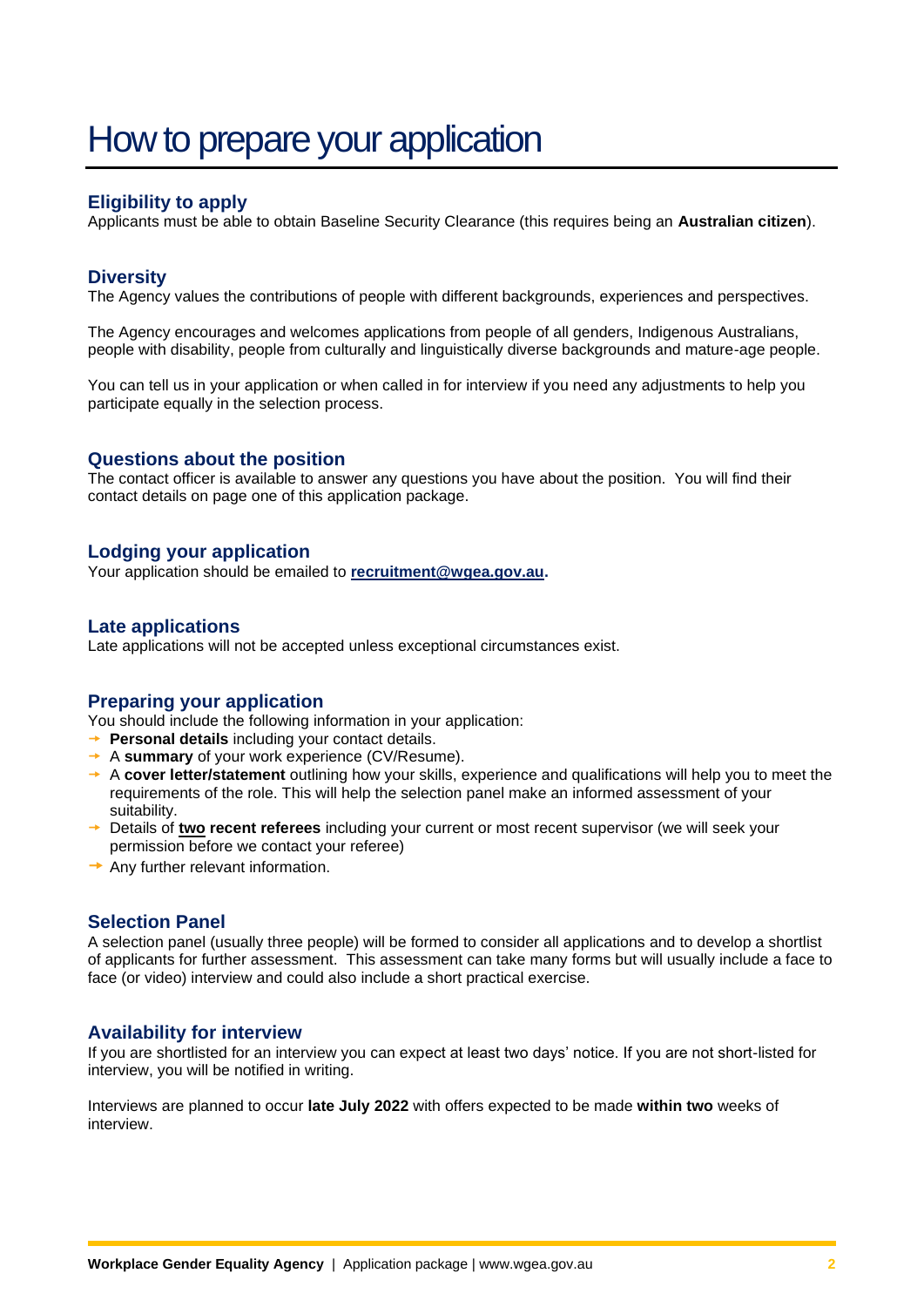## Position description

| <b>Position number:</b> | 23864                                                                              |
|-------------------------|------------------------------------------------------------------------------------|
| <b>Position title:</b>  | Digital Communications Manager                                                     |
| <b>APS Level:</b>       | EL1                                                                                |
| <b>Position:</b>        | Ongoing full-time position (WGEA is committed to flexible working<br>arrangements) |

#### **Purpose of the position**

The Digital Communications Manager role is responsible for the Agency's digital communications strategy and implementation.

This role is expert in: the design and development of a digital communications strategy aligned to the broader communications and campaigns strategy; designing and developing content to support digital communications; managing and measuring the Agency's online presence and reputation; and the creation of purpose-built digital communications campaigns to support the team's issues based campaigns.

The position sits within the Communications and Campaigns team, which works to position the Agency as the primary authority on workplace gender equality, generating and enabling momentum for employer and societal change through campaigns, story-telling and clear messages. This team connects employers and employees with information to motivate and tools to deliver change, oversees all WGEA communications for impact and ensures consistency and coherence of messaging.

#### **Expected outcomes and accountabilities**

This position reports to the Communications and Campaigns Executive Manager and under limited direction is accountable for helping to accelerate the rate of change in gender equality in workplaces by:

- → using professional expertise to develop and implement a digital communications strategy to support the overall communications strategy, covering all the Agency's digital communications channels, including, but not limited to, the website, intranet and social media channels.
- producing creative written and visual content for the Agency's communications, including, but not limited to, website and social media content across several social media platforms, graphics for reports, toolkits and guides, the Agency's Data Explorer and Community of Practice platforms.
- developing high quality digital content (animation, photography, infographics, film, social media), digital communication plans, campaigns and design approaches to support WGEA's aim to drive change in gender equality in Australian workplaces.
- regularly developing, analysing, and distributing analytics and performance metrics on the Agency's digital communications and resources, actively identifying key trends and developing strategic advice to meet new and/or different needs.
- managing the Agency website, proactively identifying areas for improvement and opportunities for new content development.
- developing creative editorial ideas and campaigns, social media content plans, content marketing plans, building and updating content calendars for all digital channels.
- $\rightarrow$  leading collaboration across the organisation to ensure online content is maintained, accurate and published to a high standard across all digital platforms.
- $\rightarrow$  monitoring social media channels (Facebook, Twitter, Instagram, and LinkedIn) on a daily basis.
- acting as key website liaison with the Agency Reporting and Technology team as well as external technical vendors to initiate and oversee website improvements, updates, and bug fixes, and help to set priorities and timelines in light of overall communications goals.
- identifying opportunities for new digital communications channels and/or engagement.
- $\rightarrow$  supporting preparation and delivery of workshops, webinars, and internal staff training.
- $\rightarrow$  contributing to other Communications team and Agency projects as required.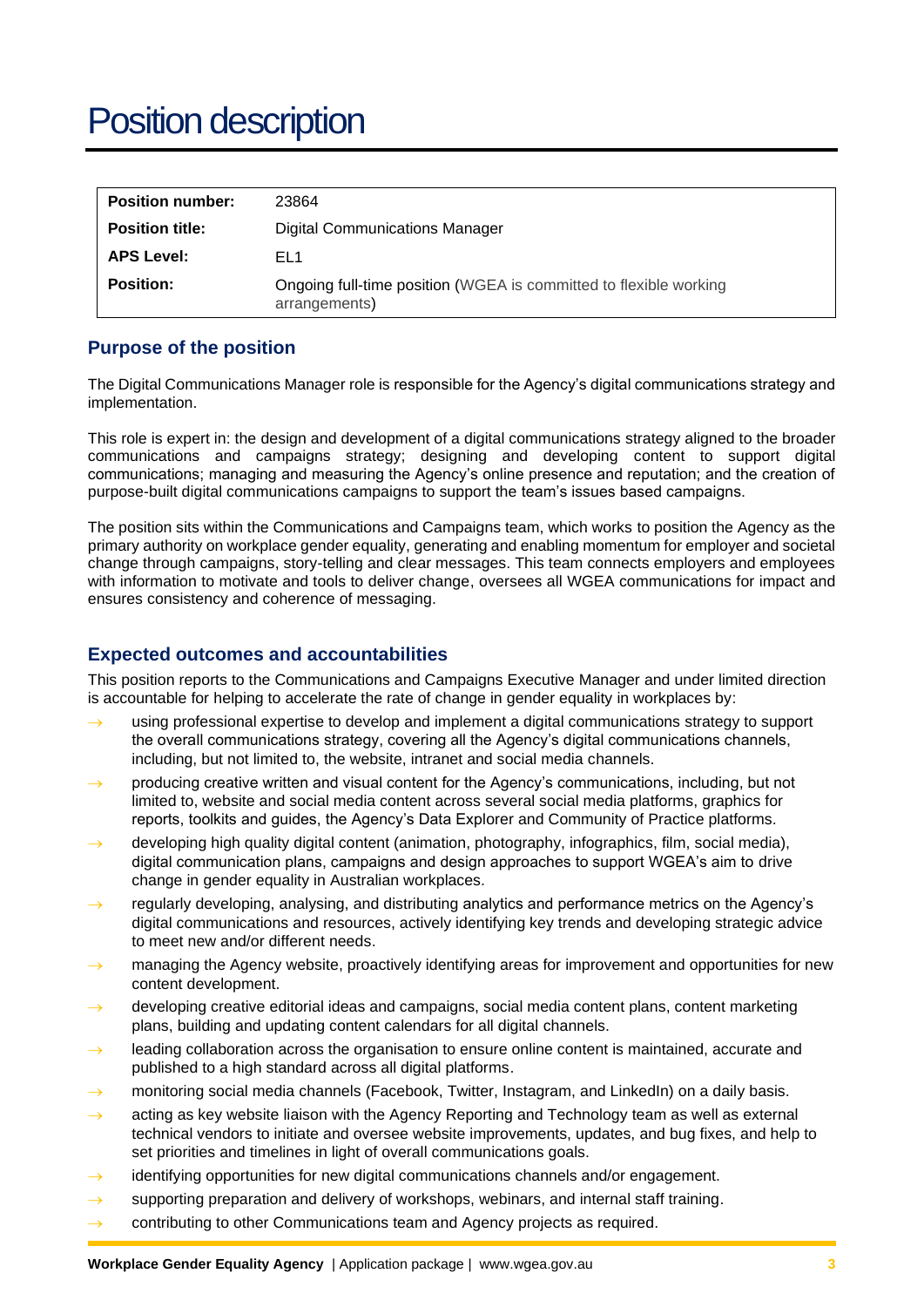### **Expected capabilities**

- strong creative content and design experience, able to generate new ideas and overcome barriers to achieve results
- demonstrated experience in developing and driving related digital strategies, goals, and workplans and managing organisational social media accounts. Able to identify broader factors, trends and influences that may impact on the Agency's work objectives.
- $\rightarrow$  in-depth knowledge of digital communications and experience in dealing with social media, digital and other forms of media to drive change in workplaces.
- extensive experience in the use of publishing/graphic software tools, utilising programs such as Adobe Creative Suite
- $\rightarrow$  demonstrate a keen awareness of and interest in gender equality issues in the workplace with the ability to quickly learn about a subject matter in detail.
- relevant tertiary qualification and experience or an equivalent level of knowledge gained through any combination of education, training, and experience.
- write clear content that is succinct and structured which meets the needs and understanding of the intended audience, avoids the unnecessary use of jargon or complicated language.
- $\rightarrow$  professional experience in tracking and analysing website traffic and other related data, utilising programs such as Google Analytics, Data Studio and Google Tag manager (or similar), and an ability to execute analytical reporting.
- $\rightarrow$  build and sustain positive relationships with team members, stakeholders, and vendors. Proactively offers assistance for a mutually beneficial relationship.
- $\rightarrow$  work independently and flexibly, with limited supervision, analysing and using judgement to select an appropriate course of action in a busy office environment to deliver on outcomes on time.
- copes with change and adjusts to work with a variety of situations, individuals and stakeholders.
- $\rightarrow$  see projects through to completion, monitoring project progress and adjusting plans as required. Commits to achieving quality outcomes and adheres to documentation procedures.
- adopt a principled approach and adheres to the APS Values and Code of Conduct, acting professionally at all times and operating within the boundaries of organisational processes and legal and public policy constraints.
- operates as an effective representative of the organisation in internal forums.
- Baseline Security clearance or the ability to obtain clearance (this includes being an Australian Citizen).